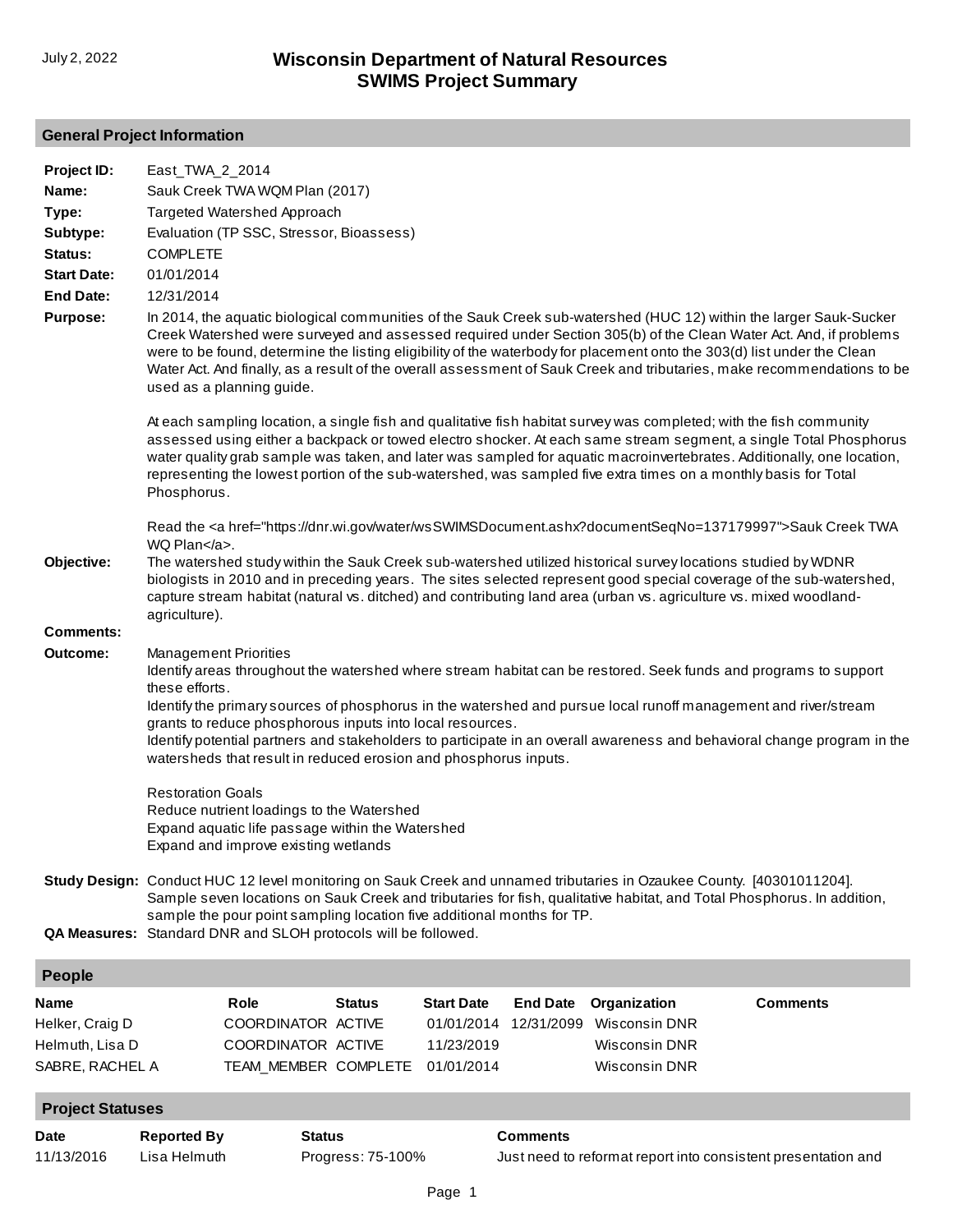# **SWIMS Project Summary** July 2, 2022 **Wisconsin Department of Natural Resources**

| Date                                                      | <b>Reported By</b>                                                                                                                                                                                                                                                                                                                                                                                                                                                                                                                                                                                   | <b>Status</b><br>Complete | <b>Comments</b><br>finalize. |  |
|-----------------------------------------------------------|------------------------------------------------------------------------------------------------------------------------------------------------------------------------------------------------------------------------------------------------------------------------------------------------------------------------------------------------------------------------------------------------------------------------------------------------------------------------------------------------------------------------------------------------------------------------------------------------------|---------------------------|------------------------------|--|
| <b>Project Status Detail</b>                              |                                                                                                                                                                                                                                                                                                                                                                                                                                                                                                                                                                                                      |                           |                              |  |
| <b>Answer Set: DEFAULT</b>                                |                                                                                                                                                                                                                                                                                                                                                                                                                                                                                                                                                                                                      |                           |                              |  |
| Question                                                  |                                                                                                                                                                                                                                                                                                                                                                                                                                                                                                                                                                                                      |                           | Answer                       |  |
| them).<br>year?<br>(use during review period)<br>funding? | 1. Number of Sample Sites (Enter the station IDs if you know<br>2. Number of Sample Events (Indicate how many trips into the<br>field you anticipate for this project).<br>3. Proposed Dates for Sample Collection<br>4. List applicable databases and who will enter data?<br>5. Did you receive competitive projects funding in the previous<br>6. If yes to question 5, did you complete the projects including<br>data entry and reports as necessary? If not, why not?<br>7. Reviewer Notes: Identify questions or issues with project<br>8. Reviewer Decision: Is this project recommended for |                           |                              |  |

## **Actions**

| <b>Action</b>                         | <b>Detailed Description</b>                                                                                                                                                                              | <b>Start</b> | <b>End Date</b> | <b>Status</b>   |
|---------------------------------------|----------------------------------------------------------------------------------------------------------------------------------------------------------------------------------------------------------|--------------|-----------------|-----------------|
| Monitor Targeted Watershed Area (TWA) | Conduct HUC 12 level monitoring on Sauk 01/01/2014<br>Creek and unnamed tributaries in<br>Ozaukee County. [40301011204]                                                                                  |              | 12/31/2017      | <b>COMPLETE</b> |
| <b>Runoff Grant</b>                   | Identify sources of phosphorus in the<br>watershed and pursue local runoff<br>management and river/stream grants to<br>reduce phosphorous inputs into local<br>resources.                                | 01/01/2014   | 12/31/2014      | <b>COMPLETE</b> |
| Information and Education             | Identify potential partners and<br>stakeholders to participate in an overall<br>awareness and behavioral<br>change program in the watersheds that<br>result in reduced erosion and phosphorus<br>inputs. | 01/01/2014   | 12/31/2014      | IN PROGRESS     |

## **Monitoring Stations**

| <b>Station ID</b>       | <b>Name</b>    |                                                        | <b>Comments</b>      |
|-------------------------|----------------|--------------------------------------------------------|----------------------|
| 10030655                |                | Sauk Creek - South Wisconsin Street                    | Pour point           |
| 10031943                |                | Sauk Creek - Upstream of CTHY B                        |                      |
| 10009339                |                | Sauk Creek Upstream Of Mink Ranch Road                 |                      |
| 463205                  |                | Sauk Creek at Cth A Near Fredonia WI                   |                      |
| 10015522                |                | Unnamed Tributary to Sauk Creek - Upstream Of Cth D    |                      |
| 10031942                |                | Unnamed Tributary to Sauk Creek - Upstream of CTHY B   |                      |
| 10031941                |                | Unnamed Tributary to Sauk Creek - Upstream of Jay Road |                      |
| <b>Assessment Units</b> |                |                                                        |                      |
| <b>WBIC</b>             | <b>Seament</b> | Local Name                                             | <b>Official Name</b> |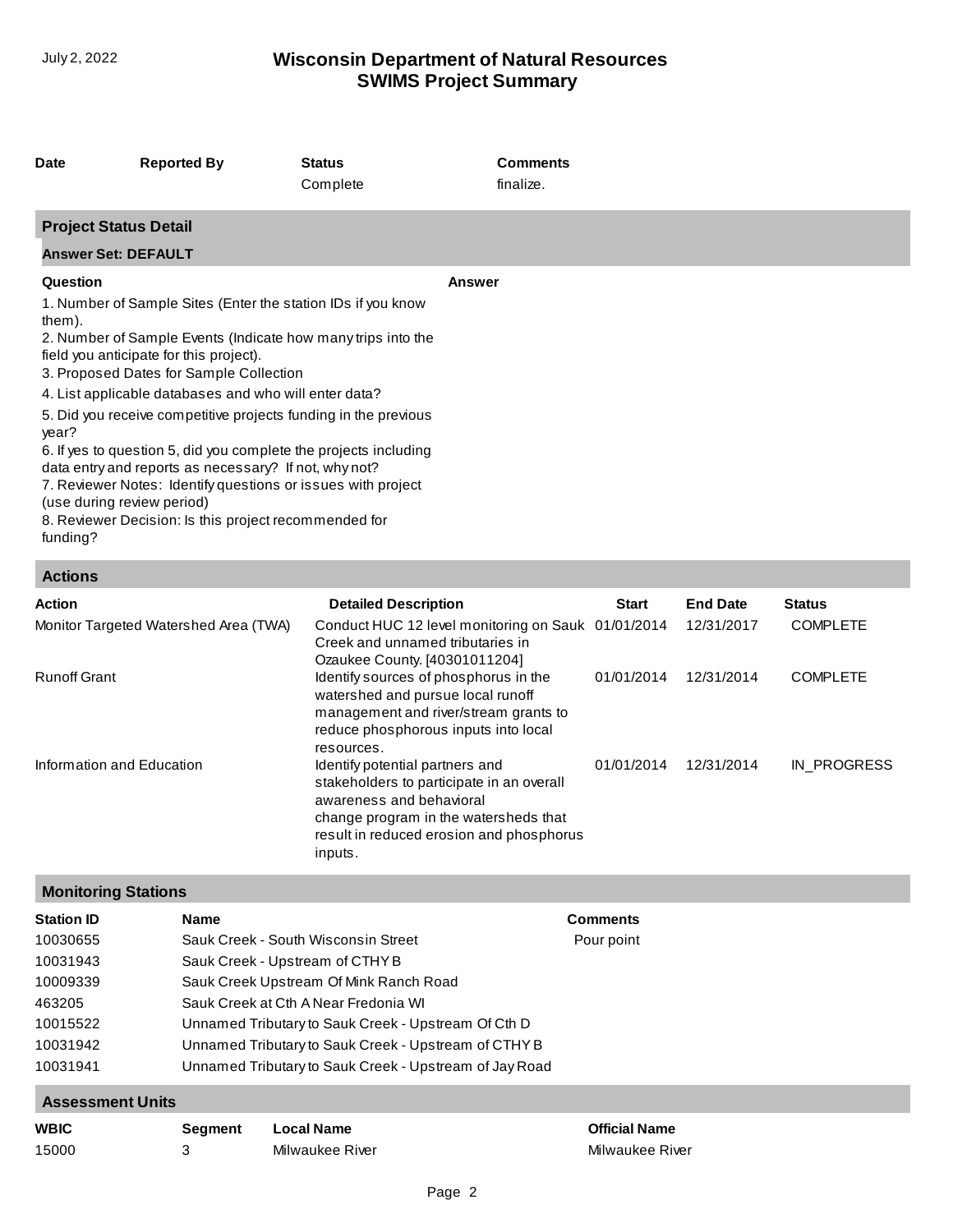# **SWIMS Project Summary** July 2, 2022 **Wisconsin Department of Natural Resources**

| WBIC                     | Segment            | <b>Local Name</b>              | <b>Official Name</b> |                 |  |
|--------------------------|--------------------|--------------------------------|----------------------|-----------------|--|
| 49500                    |                    | Sauk Creek                     | <b>Sauk Creek</b>    |                 |  |
| 49700                    |                    | Ludowissi L Br To Sauk Creek   | Unnamed              |                 |  |
| 49900                    |                    | Holy Cross Br Of Sauk Creek    | Unnamed              |                 |  |
| <b>Lab Account Codes</b> |                    |                                |                      |                 |  |
| <b>Account Code</b>      | <b>Description</b> |                                | <b>Start Date</b>    | <b>End Date</b> |  |
| WQ002                    |                    | TARGETED WATERSHED ASSESSMENTS | 03/26/2014           | 12/31/2099      |  |
| <b>Forms</b>             |                    |                                |                      |                 |  |
| <b>Form Code</b>         | <b>Form Name</b>   |                                |                      |                 |  |

| .                                        |                                                                               |
|------------------------------------------|-------------------------------------------------------------------------------|
| FIELD CHEMISTRY FOI Field Chemistry Form |                                                                               |
| <b>INORGANIC</b>                         | Inorganic Lab - Field Data                                                    |
|                                          | WADEABLE MACRO F Wadeable Macroinvertebrate Field & Habitat Data              |
|                                          | WADEABLE MACRO F Wadeable Macroinvertebrate Stream and Watershed Descriptiors |

#### **Methods**

| <b>Method Code</b>        | <b>Description</b>                               |
|---------------------------|--------------------------------------------------|
| FISH SURVEY BASELINE      | Fish Survey Baseline Protocols 2004              |
| <b>PROTOCOLS</b>          |                                                  |
| <b>MACROINVERTEBRATE</b>  | Macroinvertebrate Baseline D-frame Kick Net 2004 |
| <b>BASELINE PROTOCOLS</b> |                                                  |
| <b>GRAB SAMPLE</b>        | Water Grab Sample Guidelines and Procedures 2005 |

## **Fieldwork Events**

| <b>Start Date</b> | <b>Status</b>   | Field ID                  | <b>Station ID</b> | <b>Station Name</b>                                    |
|-------------------|-----------------|---------------------------|-------------------|--------------------------------------------------------|
| 05/27/2014 11:10  | <b>COMPLETE</b> | <b>SAUK CREEK</b>         | 10030655          | Sauk Creek - South Wisconsin Street                    |
| 06/24/2014 12:30  | <b>COMPLETE</b> | SC-01                     | 10030655          | Sauk Creek - South Wisconsin Street                    |
| 07/23/2014 09:00  | <b>COMPLETE</b> | SAUK CR TR @ JAY 10031941 |                   | Unnamed Tributary to Sauk Creek - Upstream of Jay Road |
| 07/30/2014 15:05  | <b>COMPLETE</b> | $SC-1$                    | 10030655          | Sauk Creek - South Wisconsin Street                    |
| 08/07/2014 10:00  | <b>COMPLETE</b> | 20140807-01               | 463205            | Sauk Creek at Cth A Near Fredonia WI                   |
| 08/07/2014 11:30  | <b>COMPLETE</b> | 20140807-02               | 10031942          | Unnamed Tributary to Sauk Creek - Upstream of CTHY B   |
| 08/07/2014 13:00  | <b>COMPLETE</b> | 20140807-03               | 10031943          | Sauk Creek - Upstream of CTHY B                        |
| 08/07/2014 14:00  | <b>COMPLETE</b> | 20140807-04               | 10015522          | Unnamed Tributary to Sauk Creek - Upstream Of Cth D    |
| 08/08/2014 11:00  | <b>COMPLETE</b> | 20140808-01               | 10030655          | Sauk Creek - South Wisconsin Street                    |
| 08/08/2014 14:00  | <b>COMPLETE</b> | SCM-1                     | 10009339          | Sauk Creek Upstream Of Mink Ranch Road                 |
| 08/28/2014 10:00  | <b>COMPLETE</b> | $SC-1$                    | 10030655          | Sauk Creek - South Wisconsin Street                    |
| 09/29/2014        | <b>COMPLETE</b> | SC-01                     | 10030655          | Sauk Creek - South Wisconsin Street                    |
| 11/07/2014        | <b>COMPLETE</b> | 20141107-46-02            | 10009339          | Sauk Creek Upstream Of Mink Ranch Road                 |
| 11/07/2014        | <b>COMPLETE</b> | 20141107-46-01R1          | 10030655          | Sauk Creek - South Wisconsin Street                    |
| 11/07/2014        | <b>COMPLETE</b> | 20141107-46-03            | 463205            | Sauk Creek at Cth A Near Fredonia WI                   |
| 11/07/2014        | <b>COMPLETE</b> | 20141107-46-04            | 10015522          | Unnamed Tributary to Sauk Creek - Upstream Of Cth D    |
| 11/07/2014        | <b>COMPLETE</b> | 20141107-46-05            | 10031943          | Sauk Creek - Upstream of CTHY B                        |
| 11/07/2014        | <b>COMPLETE</b> | 20141107-46-06            | 10031942          | Unnamed Tributary to Sauk Creek - Upstream of CTHY B   |
| 11/07/2014        | <b>COMPLETE</b> | 20141107-46-07            | 10031941          | Unnamed Tributary to Sauk Creek - Upstream of Jay Road |

#### **Documents**

| Title                    | <b>Description</b> | Author         | <b>Published</b> | Comments |
|--------------------------|--------------------|----------------|------------------|----------|
| Sauk Creek 49500 Seg1 TP |                    | Ashley Beranek | 03/26/2012       |          |